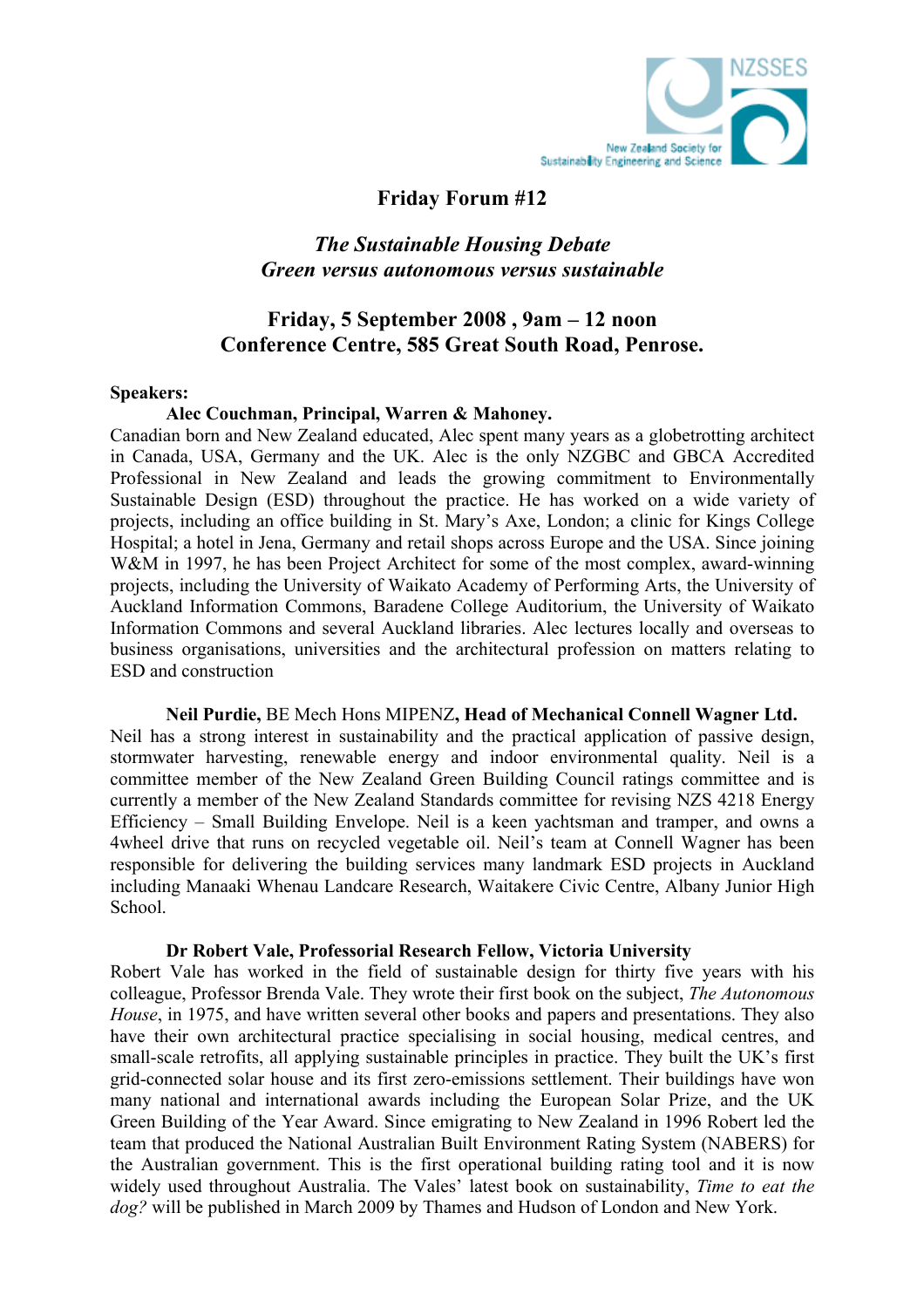

#### **Sustainability Forums**

The NZSSES hold regular forums aimed at exploring different engineering and science sectors and their approach to sustainability. The forums are morning sessions and comprise brief presentations from guest speakers followed by a facilitated discussion.

It is hoped that problems with understanding and implementing sustainability principles will be identified and discussed.

## **Topics so far:**

- o Sustainable Electricity (July 08)
- o Biofuels (May 2008)
- o Water: Supply and Storage (March 2008)
- o Future thinking and Frontier Design (February 2008)
- o Carbon Trading (October 2007)
- o Sustainable Transport: Cars and Congestion (August 2007)
- o Talking and Walking Sustainability Conference (February 2007)
- o Governance and Sustainability (September 2006)
- o Consultants and Sustainability (May 2006)

## **NZSSES**

The New Zealand Society for Sustainability Engineering and Science is a Learned Society established to foster the discipline of sustainability engineering and science as the study of complex systems. NZSSES provides training and information sessions on sustainability through its workshops, seminars, forums and international conferences.

The NZSSES is a Technical Interest Group of the Institution of Professional Engineers of New Zealand and an Affiliated Organisation of the Royal Society of New Zealand.